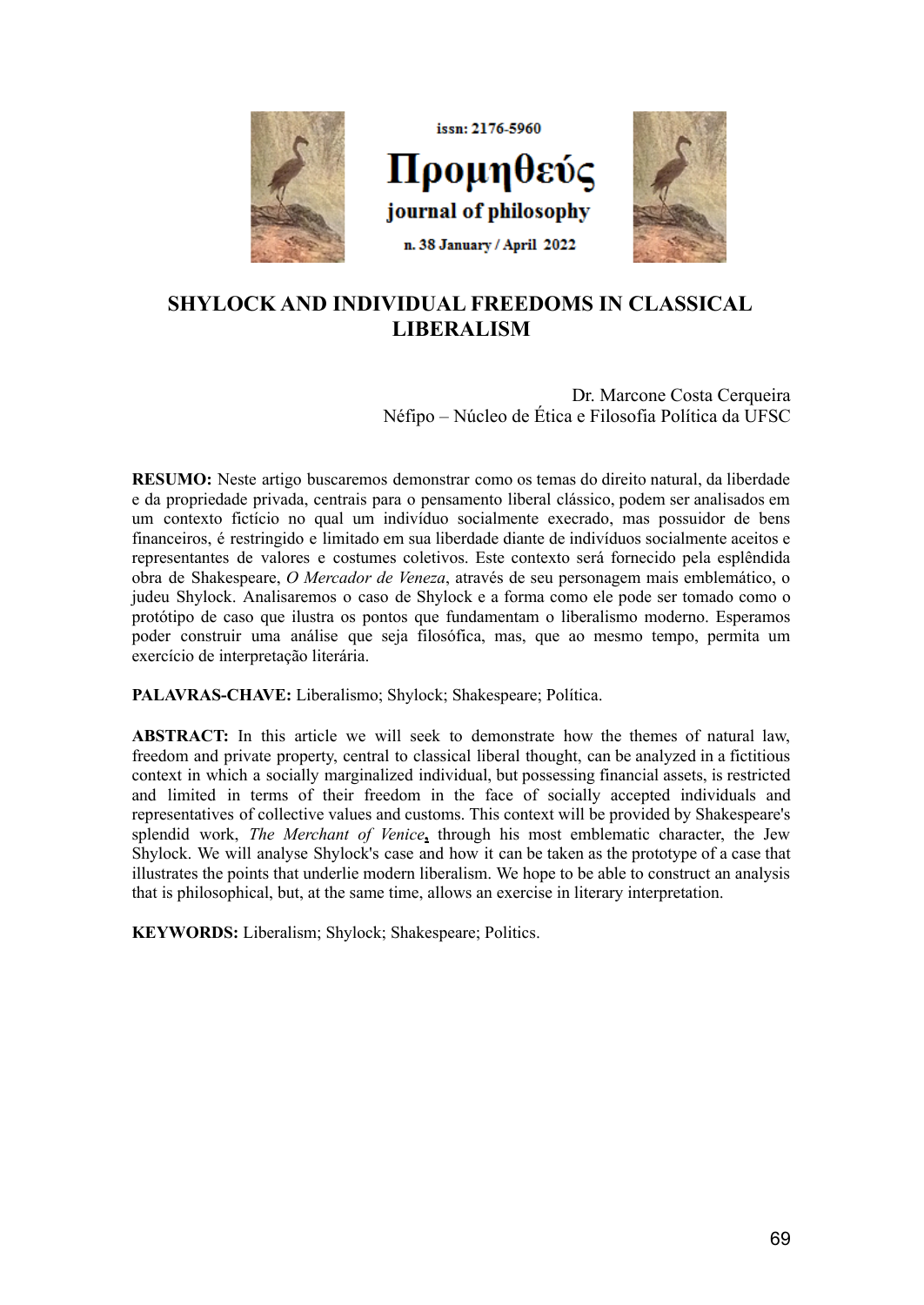## **Introduction**

When discussing themes related to the long liberal tradition, whether classical or modern, we are faced with a long and varied range of commentary and interpretive traditions. This fact is not only due to the long list of authors that make up the core of this current of thought, but also because it is a tradition that changes, 'rejuvenates' and adapts both to social and political changes, as well as to the attacks of its detractors. In this sense, as Bobbio rightly pointed out, a basic delimitation is necessary, according to him:

> As an economic theory, liberalism is in favour of the market economy, as a political theory is sympathetic to the State that governs as little as possible or, as we say today, of the minimum state (reduced to the indispensable minimum). BOBBIO, 1991, p. 89.

However, in addition to this succinct delimitation, it is also necessary to point out the fundamentals that gave rise to the tradition itself, mainly in its philosophical bases, and which support the aspects raised by Bobbio. It seems quite plausible to point out three basic principles that are shown to be fundamental in sustaining the liberal tradition, namely, the notion of natural law, individual freedom and the right to private property and its use. These principles appear first, in a more orderly manner, in the work of John Locke, more centrally in his *The second treatise of government***,** but they are becoming the basis of thought for all liberal thinkers in the centuries after him. Thus, both the political and the economic aspects, which define liberalism, are balanced on this conceptual tripod.

Our intention in this brief article is to analyse, even if succinctly, these three basic principles of the liberal tradition. However, we will seek to fulfil this task by analysing one of the most important and well-known literary works in world literature. *The Merchant of Venice*, by William Shakespeare, is a work that is not limited to the scope of literary production, its characteristic aspects provide us with numerous points of analysis of political, psychological and even philosophical issues. Therefore, we will use one of its main characters, the Jew Shylock, who at first seems only a supporting actor, but who in the course of the plot appears as a complex and central figure in the story. From the social situation, the demands for freedom and the very condition of rights restrictions experienced by Shylock, we can take it as a case, a prototype, which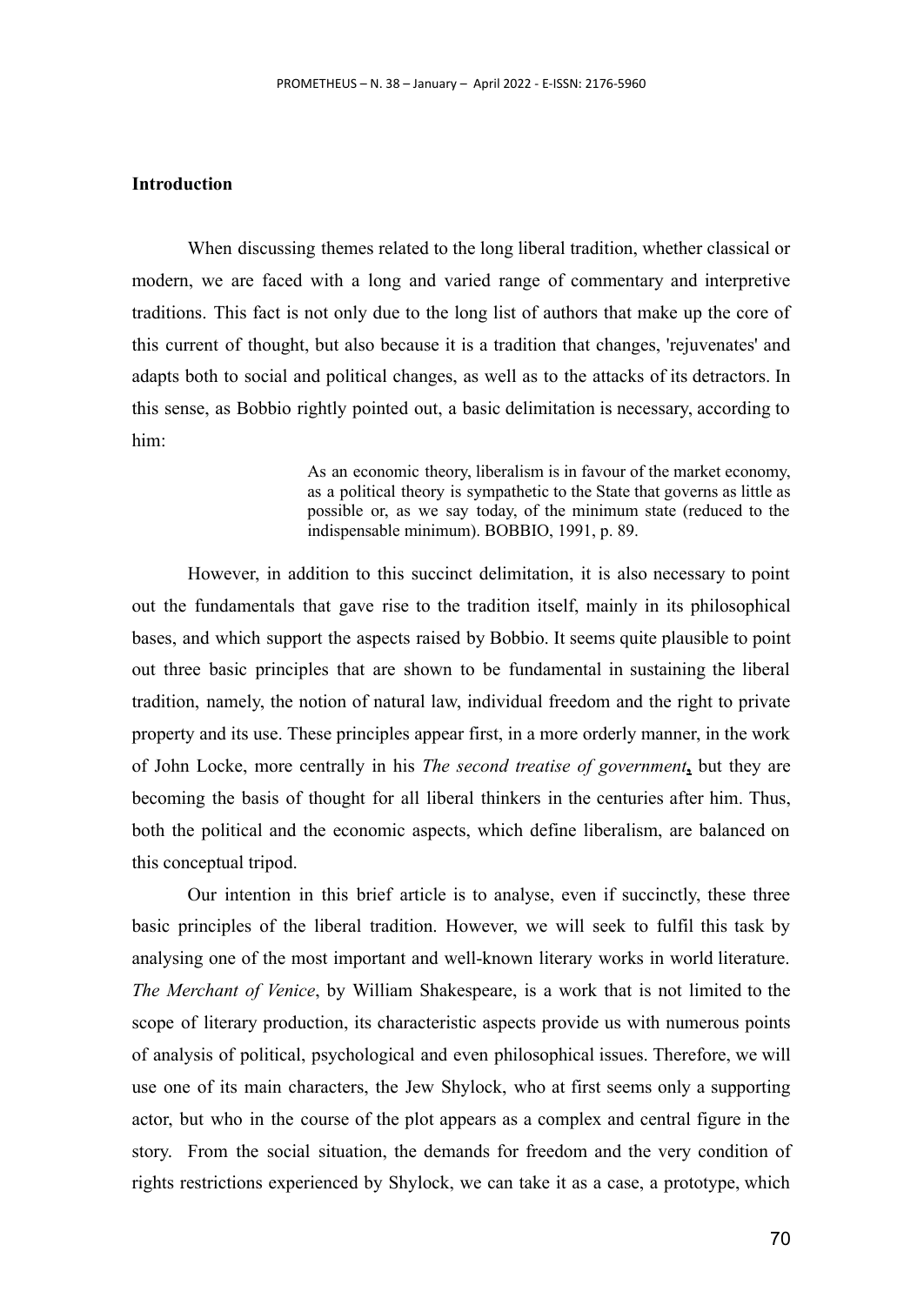can well illustrate the points present in the foundation of liberal thought. Our approach will be guided by the analysis of the most important moments of the work, from the figure of Shylock, seeking to point out in parallel the liberal principles already mentioned**.**

This Shakespearean work is studied from different angles, as we will comment later on, however, the angle to which we are directed is provided by the political reality experienced by the author. In this sense, we must ask ourselves why he uses the city of Venice, why the figure of a Jew who gets involved with aristocrats, as well as why the whole story revolves around an axis, namely, the exchange of interests. We hope to be able to present our hypotheses in a clear way, even if succinctly and incipiently, presenting the points that we indicate as guiding our approach, aware that, in no way, we exhaust the arguments that can be taken.

### **Shylock and individual freedoms in classical liberalism**

At first, it is necessary to point out a latent question, why would Shakespeare choose the city of Venice to place his play? Our thesis is that he is touching on a very popular theme in Elizabethan England, the theme of republicanism. Moreover, he is criticizing a myth that became well known in his day, the so-called 'Myth of Venice' or 'Serenissima'. The constitution of Venice as a stable, prosperous and apparently just and participatory republic, created the spread of a myth that served as a model for English intellectuals, thinkers and politicians who sought to strengthen a mixed government proposal for England. The first theoretical and political constructions around republicanism will take place exactly through the search for a control of the monarch's power, as instructed by Hadfield (2005, p. 17):

> If republicanism was somehow taken as clear and coherent doctrine in the mid-sixteenth century in England, this was due to the intellectual conviction that it was necessary to control the power of the Crown by establishing means of ensuring that a set of virtuous and servile advisers could always have the constitutional right to advise the monarch, and also to influence and control his actions within the limits of the law.

This perspective of appropriation of republican theories pleased the nobles and the incipient bourgeois class who saw the opportunity to increase their participation in power and keep real action under control. The forming aspects of a republican model,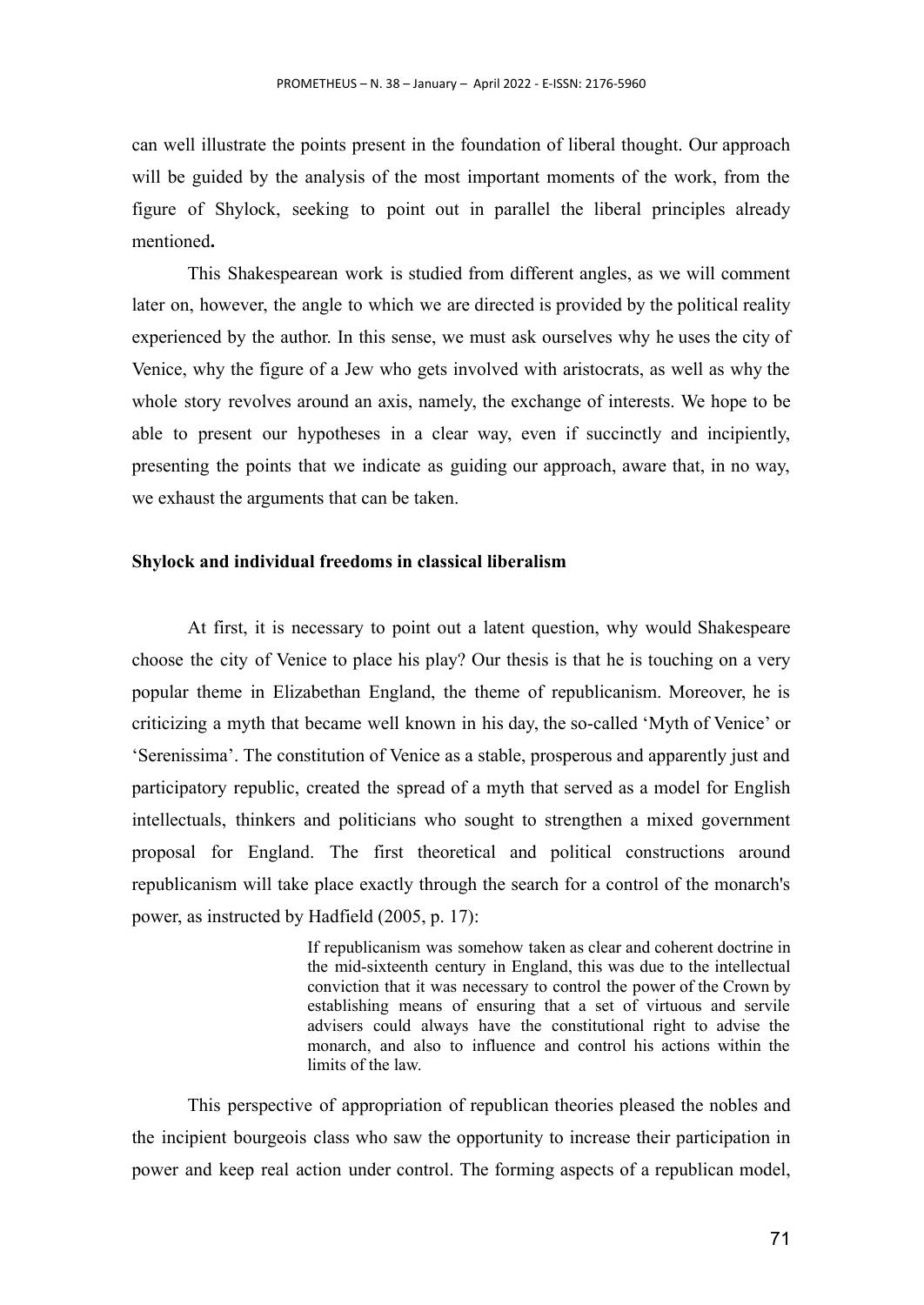recognition and social belonging, as well as the strong legislative apparatus, are easily identified in the Venetian model. The same aspects will also be covered by the English critic and assimilated by his thinkers, the so-called 'myth of Venice' will be widely disseminated and assimilated.

The most outstanding works about the Republic of Venice, such as that of Contarini, were written in Latin in the mid-16th century and published in English later, so it is possible to understand that first only the most 'educated' individuals would have access to the works that initially circulated only in literate environments. However, in the 1590s, these works were translated into English, not by chance, and taking the indication of intellectual curiosity and the yearning for political participation and limitation of real power, this represented an even greater problem for the crown. As Hadfield still instructs us:

> It is certainly no coincidence that the work that contains the most sustained and positive representation of Venice is Gaspar Contarini's *De Magistratibus et Republica Venetorum*(1543), translated into English in 1599, when the criticisms against Elizabeth had reached epidemic proportions, as she became aware after the Essex coup. HADFIELD, 2005, p. 41.

Shakespeare's perception of all this movement was certainly not alien or disinterested, his vision of politics could reflect these aspects in its most realistic sense. For this reason, we defend the thesis that his impressions on the subject were transcribed, and influenced, his works of this period, namely, *The Merchant of Venice* (1596/98), *Tito Andronico* (1585/90), *Julio César* (1599), among others with themes involving ancient Rome, Venice or republican scenarios and institutions.

Shakespeare seems to disagree with the praise of the 'Myth of Venice'. His play, *The Merchant of Venice*, reveals a thread of irony about the political, social and legal constructions of the 'mythological Venice'. Along this path, we will read the work as a kind of satire to the proclaimed Venetian myth, within, obviously, our proposal of themes on natural rights, individual rights, freedom and private property, which will be strongly discussed almost a century later by liberalism. It is exactly these themes, the proposition of the discussion about individual rights, the detachment of laws in relation to social, religious and economic customs, as well as the obstacles in social recognition, that led to a dispute between the classic model of republic, represented by Venice, and the future discussion of the liberal ideal of freedom.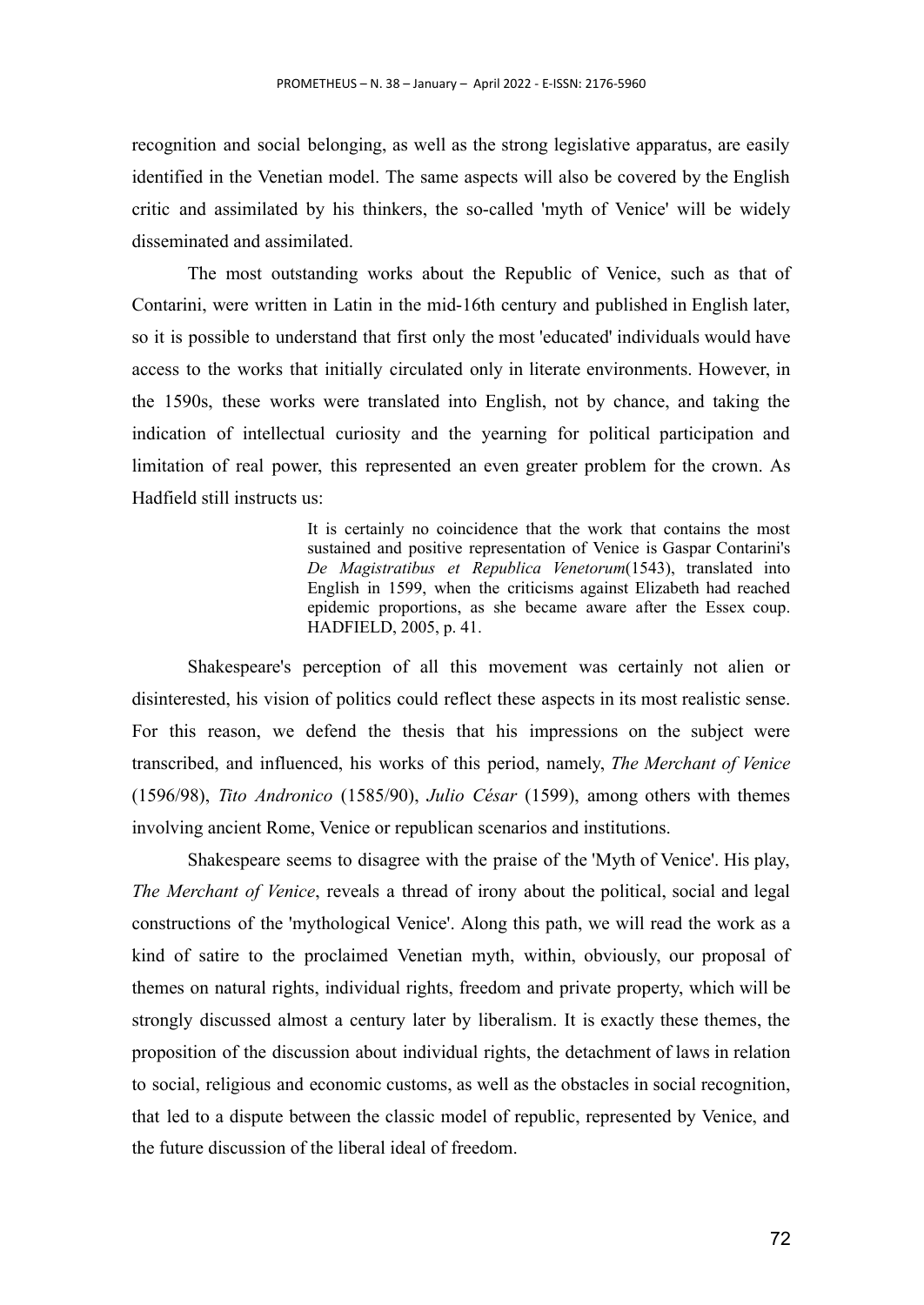It is not too much to say that *The Merchant of Venice* is one of Shakespeare's most iconic and controversial works, not only because it was written during the most stressful period of Elisabeth's reign, but mainly because it has an incredible breadth of subjects covered. As Wilson points out:

> Various bonds are established in The Merchant of Venice: legal bonds, bonds of love and friendship, bonds of hate and revenge, marital bonds, financial bonds and bonds between evil and laughter that operate in the general economy established in the play. 'General economy signifies not just the flow of goods and money, not just the production of wealth, but also the exchange of values and affections: the economy of love and hate, of inclusion and exclusion; and how the body, as always with Shakespeare, exists, along with money, as the medium for these exchanges. WILSON, 1995, p. 105.

Almost all of these readings were explored in criticisms of the play, from the question of love, which seems more obvious, to the question of marriage out of interest, the relationship between boldness and fortune, the close friendship between Bassanio and Antonio led to numerous allegations of a homo-affective relationship. There is an interesting relationship between these two characters, which does not touch homosexuality, but refers to Machiavelli teaching. The Florentine maintains that Fortuna favours young people, because they are bold, fearless and dominate them, apparently it is not the same with older men who have already lost such audacity. Bassanio is young, fearless, bold and even inconsequential, while Antonio is cautious, thoughtful, even pessimistic. We see Bassanio achieve what he intended and Antonio suffer the terrible difficulties that awaited him, but in the end he will also have his share of joy.

However, the reading that seems more evident and more explored in the criticisms of the play, especially in the last century, is related to the apparent anti-Semitism in the treatment given to the Jew Shylock. For a long time the play was better known as The Jew of Venice, in close proximity to an earlier play, *The Jew of Malta*, by Marlowe. According to Bloom (2001, p. 224): "… in order to perceive the gap between the human being invented by Shakespeare and the role to which, as a playwright, he condemns Shylock, we must see the '*Jew of Venice*' as a reaction, an ironic twist with respect to the *Jew of Malta*, from Marlowe". This shows us that the question of anti-Semitism was commonplace in the English dramatist, however, Shakespeare does not seem to reflect that petty, grotesque and 'Christian' anti-Semitism. Shakespeare does not portray an individual who is humanly limited or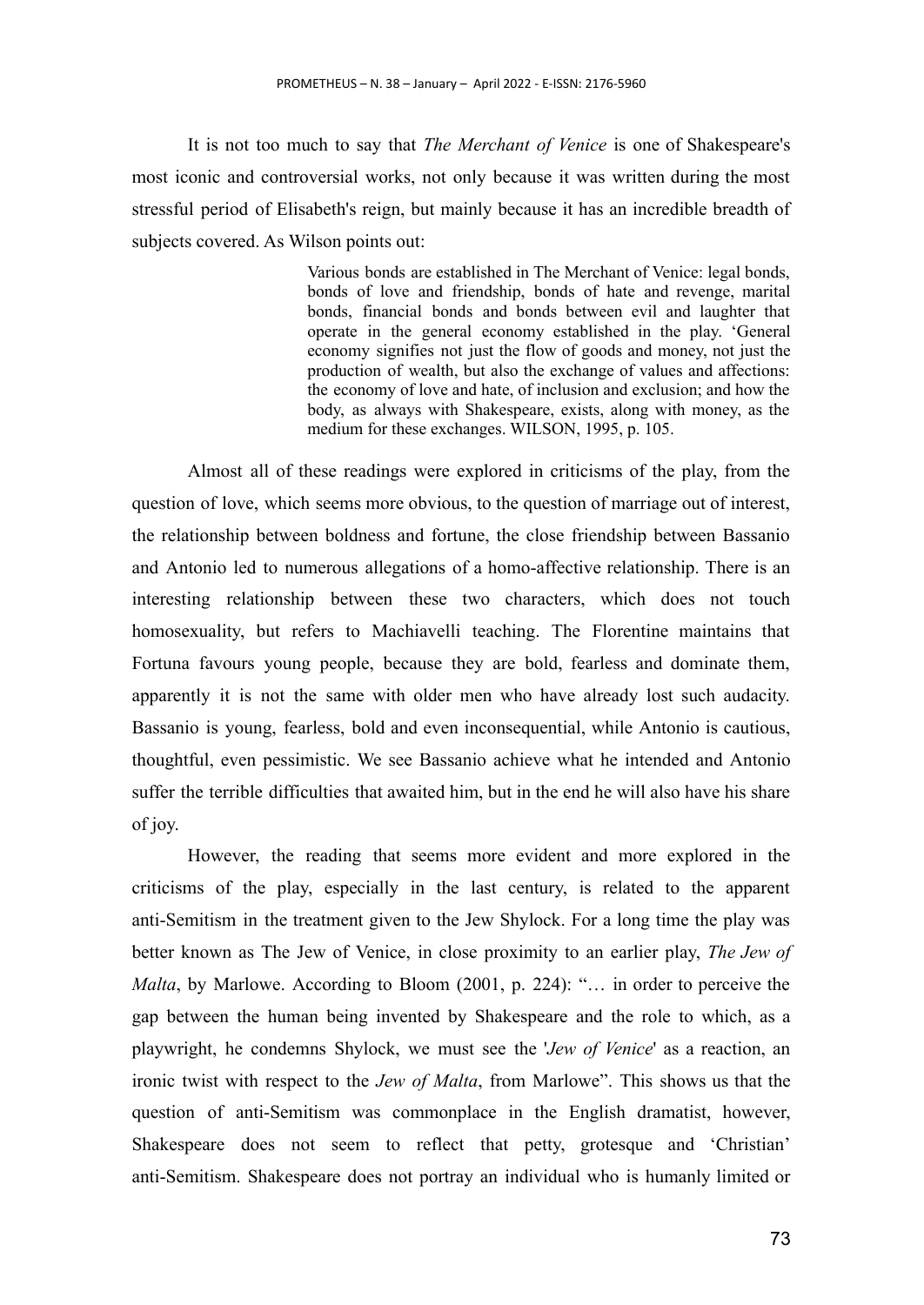projected in an idiotic and monstrous way in society. Shylock is the most complex character and one of the most important in the play, either because of his antagonism towards Antonio, the so-called Venice merchant, or because of the artistic constitution of the play.

The vast majority of readers are led to think that the play is a drama or tragedy, when in reality it was classified, even according to the author, as a comedy. It is necessary, however, to understand the theatrical structure of a comedy. The fact that it is a comedy, in fact classified as such by the author, but considered by many as a drama, does not prevent it from being satirical. In Greek theater, satire always came through comedy. Thus, we start from the understanding that the play is a satirical comedy, with all its comic and tragic elements. According to theatrical, actancial parameters, in comedy there is an imbalance between the two central characters, between the protagonist and the antagonist. In this model, the protagonist has around him, involved in his purposes giving him help, most of the characters. In the case of *The Merchant of Venice*, we see that all the important characters are on Antonio's side, as well as Bassanio. In this sense, the harmed, the one who suffers the hardships and becomes the laughing stock for being deceived, is exactly the Jew.

Shakespeare seems to hide behind the already defamed 'Jew' figure a man who in reality is deceived, robbed and injusticed, always being humiliated and marginalized in the social environment. The cover that serves this purpose is the curtain of evil, the Jew becomes the villain of the piece by demanding the fulfilment of a promissory note that he, for sport, together with Antonio as a guarantor, established for the money lent to Bassanio. However, what led the Jew to lend money to the merchant was exactly the desire to get as close as possible to the 'noble citizens', to be helpful to the aristocrat who disowned him in the Rialto. Let's see how this scene goes:

> *Antonio*: Well, Shylock, shall we be beholden to you? *Shylock*: Signior Antonio, many a time and oft, In the Rialto, you have rated me, About my moneys and my usances: Still have I borne it with a patient shrung, For sufferance is the badge of all our tribe: You call me misbeliever, cut-throat dog, And spit upon my Jewish gaberdine, And all for use of that which is mine own. Well, then, it now appears you need my help: Go to, then; you come to me, and you say, Shylock, we would have moneys: - you say so; You, that did void your rheum upon my beard,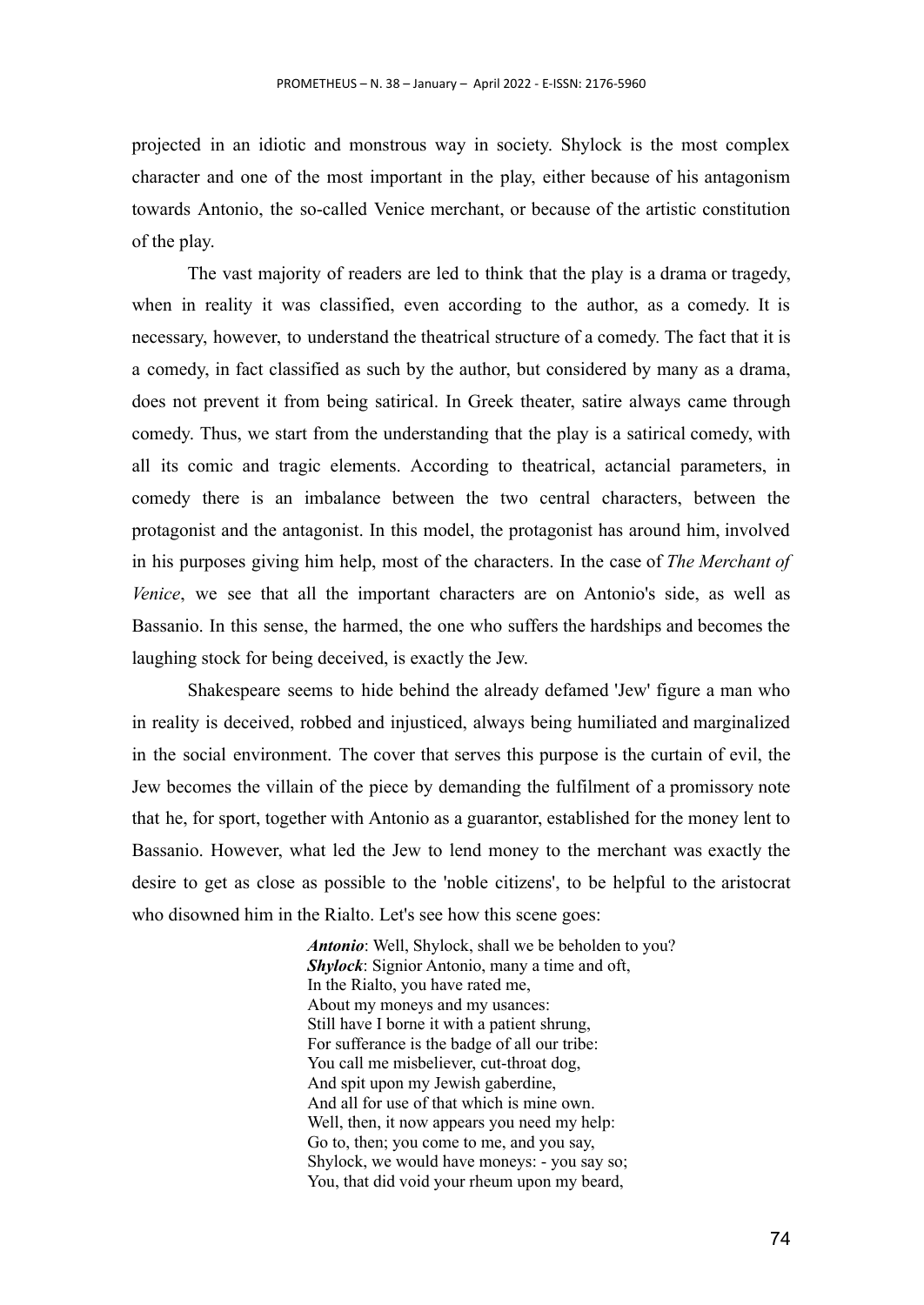And foot me as you spurn a stranger cur Over your threshold: moneys is your suit. What should I say to you? Should I not say, Hath a dog money? is it possible A cur can lend three thousand ducats? Or Shall I bend low, and in a bondman's key, With bated breath and whispering humbleness Say this? - Fair sir, you spit on me on Wednesday last. You spurn'd me such a day; another time You call'd me dog; and for these courtesies I'll lend you thus much moneys. *Antonio*: I am as like to call thee so again, To spit on thee again, to spurn thee too. If thou wilt lend this money, lend it not As to thy friends(for when did friendship take A breed for barren metal of his friend?) But lend it rather to thine enemy, Who if he break, thou mayst with better face Exact the penalty. *Shylock*: Why, look you, how you storm! I would be friends with you, and have your love, Forget the shames that you have stain'd me With, Supply your present wants, and take no doit Of usance for my moneys, and you'll not hear me: This is Kind I offer. (SHAKESPEARE, *The Merchant of Venice*, Act I, Scene  $III$ .)<sup>1</sup>

In this passage, the resentment that moves Shylock stands out, his social situation demonstrates the degree of exclusion imposed on Jews in Venice, as well as in most of Europe, but it also demonstrates the classic traits of social belonging reflected in the Republican constitution of Venice. This opposition between the classic features of social belonging, essentially republican, and the notion of individual freedom and of trade and use of private property, or capital, will be emphatically put forward by Benjamin Constant in his famous text *Of the freedom of the Ancients compared to that of the Moderns*, from 1819. Shylock was part of the individuals who arrived in the city and already found the political and social scene established in a fully aristocratic way.

Antonio and Bassanio represent the aristocracy, the Venetian citizens who had full social recognition and distinction in public circles. However, something is out of place in this scene, representing the political and social framework of exclusion and restriction we have Shylock, and representing the situation of social recognition we have Antônio and Bassânio, however, we can see a change in the exchange relationship.

<sup>1</sup> Note that the used edition of Shakespeare's work brings the text in its original form according to the English language of his time.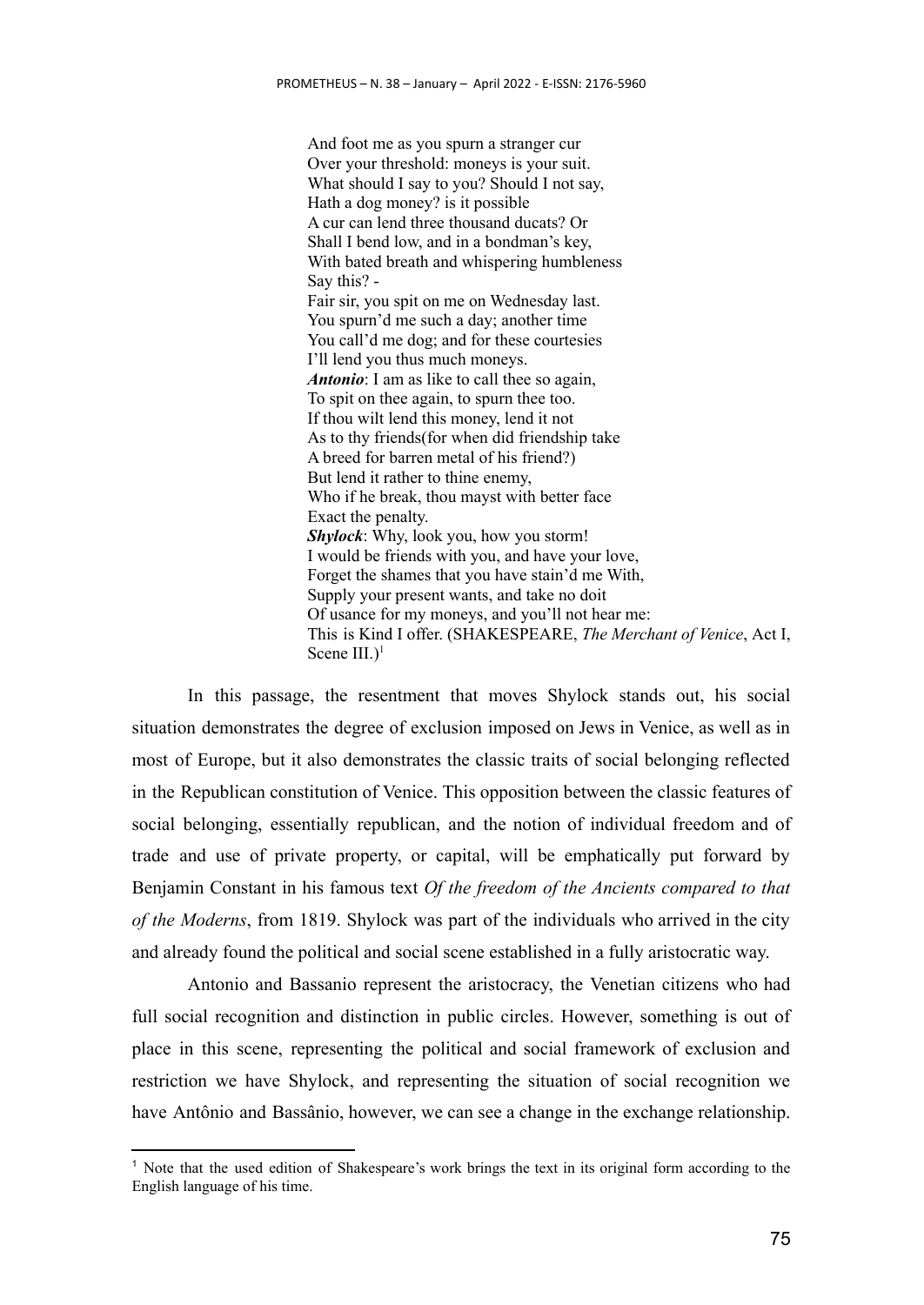The excluded Jew is in possession of something that the aristocrats need, in this case, the three thousand ducats, while Antonio and Bassanio represent what men like the Jew do not have, social recognition and acceptance. There, a state of exchange is established, interests that intersect in a very clear and rigidly constructed political-social arrangement. As Constant (1997, p. 615) indicates: "… wealth is a force more available at all times, more applicable to all interests and, as a result, much more real and better obeyed…". However, the Jew Shylock, who has the wealth that aristocrats were interested in at that time, seeks their friendship, willing to forget all injuries and insults, just wanting to be recognized and accepted.

It becomes quite symbolic the fine stipulated by the Jew if the money is not paid. For sport, nothing more, it is agreed that a pound of meat will be taken from Antônio if the bill is not paid. Within the established state of exchange, the idea that the Jew wanted to have part of the 'body of Antony' is symbolically intrinsic, not the human flesh without value, but the 'political body', to which he did not belong. "In the information economy of commercial Venice, value is a datum on a ledger or a word on the Rialto. Shylock's 'merry sport' re-establishes the link between monetary value and material life, insisting on their real inextricability. (EGAN, 2004, p.105). The political and social interaction between the Jew and Antonio reveals the fundamental organizational features of the Venetian republic expressed by Shakespeare.

The daily humiliation suffered by the Jew, the strong religious and customs traits that clearly separated Venetian citizens from foreigners and non-Christians. What changes in this picture is the relationship established in the scene mentioned above, the fact that a Venetian citizen, aristocrat from a traditional family, has to resort to the foreigner Jew to raise funds for a friend. The 'centre of gravity' of political and social relations is changing, now the individual who has monetary power can overlap, at least in the field of interests, with individuals who have political acceptance<sup>2</sup>.

There is no doubt that the economic factor, distinct from the social and political factor, appears centrally in the relationship established between Shylock and Antonio, would this be one of the points of tension between the classic model of republic and a

<sup>&</sup>lt;sup>2</sup> Constant, in criticizing Rousseau's thought, makes an observation on this issue of social power, that is, the imposition of a social belonging that is built through the negation of individual freedom, as follows: "I will perhaps examine once again, the system of the most illustrious of these philosophers, by J. J. Rousseau, and I will show that in carrying in modern times an expected social power, of collective sovereignty that belonged to other centuries, the sublime genius that animated love more pure freedom, however, has provided dire pretexts to more than one type of tyranny. CONSTANT, 1997, p. 604.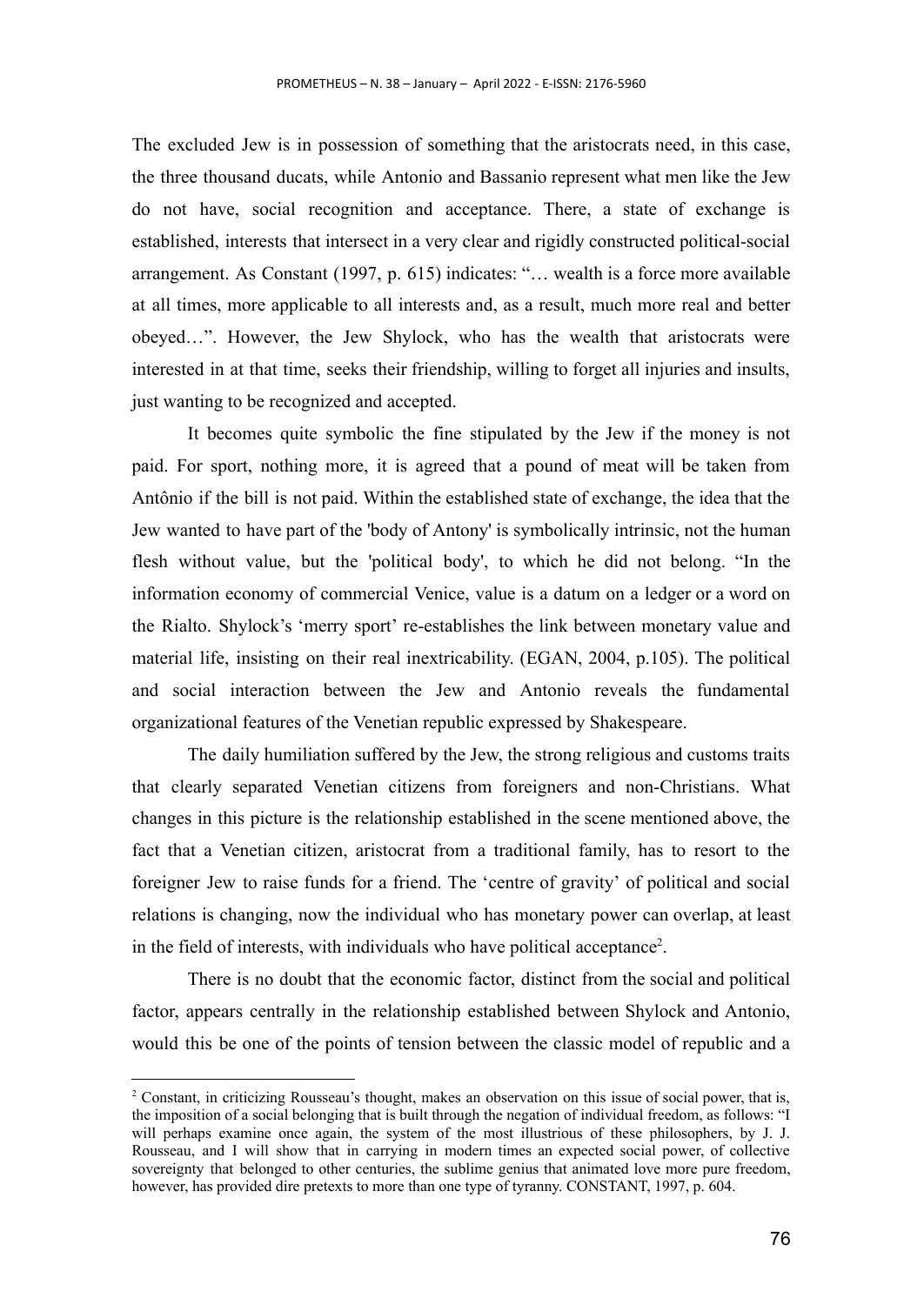latent modern liberal idea of freedom? It does not seem wrong to argue that in this scenario there is a change in paradigms that will be strongly ingrained in the centuries after Shakespeare, but that appear implicitly in the relationship of the Jew with the Venetian aristocrats. Shakespeare's Venice does not seem as egalitarian, just, welcoming and popular as it was seen in several works that praised the 'Venetian myth'. It does not seem to be by chance that the author uses a figure so abhorred in the European scene to be the central antagonist in his play.

The ironic and satirical question that can be seen in the piece is not only the fact that it is masked by a tragedy, at least for modern models, but also in the colours with which the author paints the 'Perfect Republic'. All the main characters have some kind of interest, whether implicit or explicit. The human game of relationships ends up becoming a constant exchange of interests and benefits. We said that both the Jew and the merchant had an interest, however, they left aside social bonds and made an agreement. "The central exchange of Portia to Bassanio via the caskets, requires Antonio to give Bassanio the money he has secured from Shylock so that Bassanio can, in turn, arrive at Belmont laden with enough gifts to appear an impressive suitor." (WILSON, 1995 p. 108**).** This aspect of interests that leads us directly to the conclusions imposed by Smith (1937, p. 14), as follows:

> But man has almost constant occasion for the help of his brethren, and it is in vain for him to expect it from their benevolence only. He will be more likely to prevail if he can interest their self-love in his favour, and shew them that it is for their own advantage to do for him what he requires of them. Whoever offers to another a bargain of any kind, proposes to do this. Give me that which I want, and you shall have this which you want, is the meaning of every such offer; and it is in this manner that we obtain from one another the far greater part of those good offices which we stand in need of.

There is a meeting between two interests, from this meeting an agreement may arise that satisfies the wishes and desires of both, or yet, there may be no agreement, but neither of them should be coerced into doing what he does not want. As we said, there is an encounter between a socially limited and oppressed individual, but one that has something that awakens the desire and will of a more socially free, accepted individual, but who needs what the other can offer. The Jew Shylock knows that he cannot count on Antonio's benevolence, he has already had proof of this, so, to reach his interest, he seeks to satisfy the aristocrat's interest. In modern liberalism all interests tend to converge in the economic field, more in the market than in politics, so, as Constant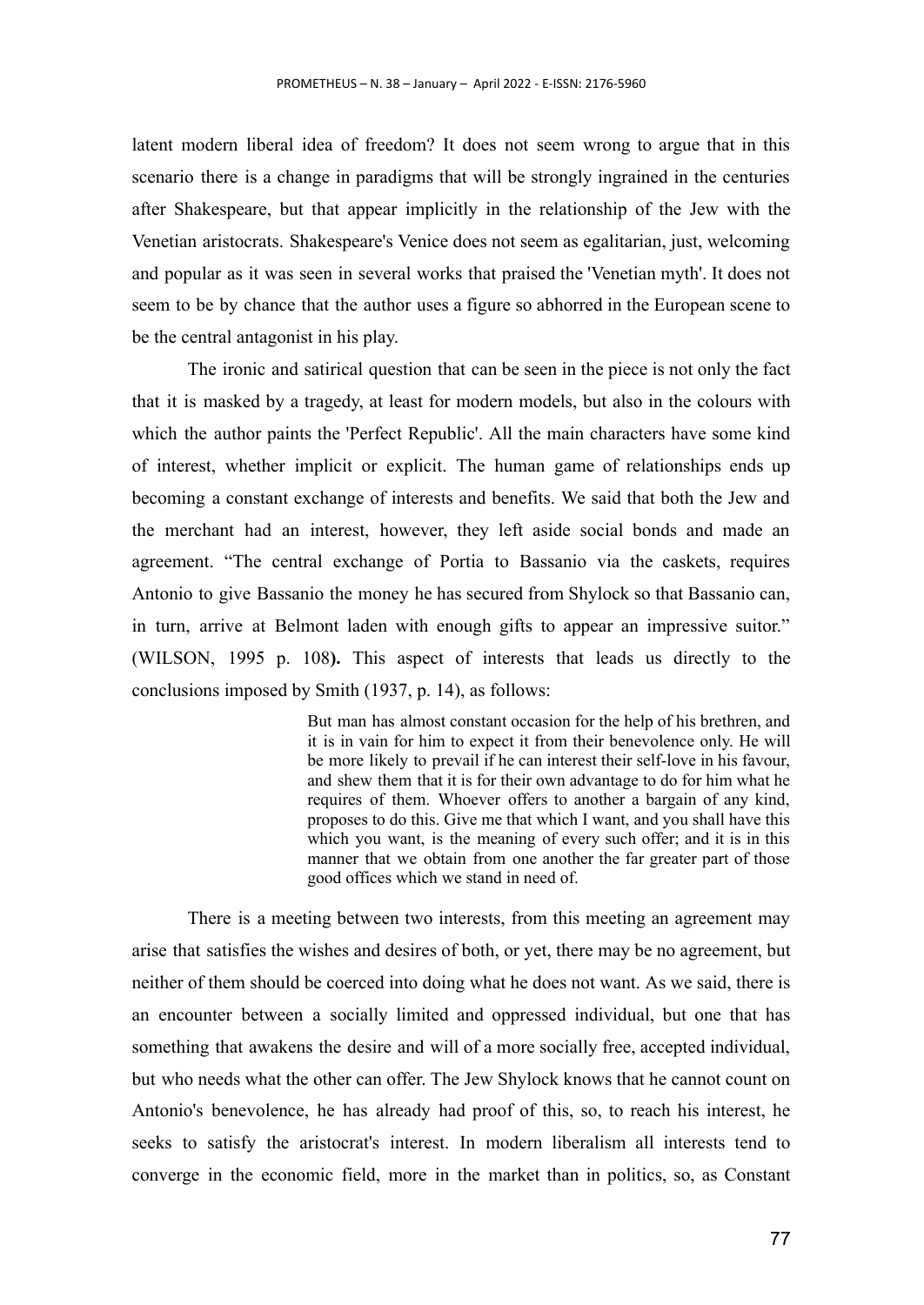indicated, wealth has more power. According to Amadeo/Morresi (2006, p. 104): "Individualist freedom and its liberal application constitute the foundation of bourgeois society; a society that makes every man find in the other not the realization of his freedom, but his insurmountable limit".

In this Shakespearean story there are no 'good' and 'bad', all characters have objectionable traits, guilt and ulterior motives. As such, the Jew cannot be judged to be the antithesis of 'good', or goodness. This aspect also leads us to think about the criticism of the English scenario in which Shakespeare transits. The search for an idyllic, perfect model of society on the part of the English aristocracy seems to hide ulterior motives that adhere more to the political than to the moral sphere.

In his commentary on '*The Merchant of Venice'* and '*Ricardo III'*, Girard (1990, p. 310) states:

> Two images of the king tend to dominate the piece alternatively, one strongly differentiated and the other indifferent. In the case of the Merchant of Venice and Richard III, we can understand why without difficulties. In one play as in the other, the real aim of the satire is not this or that individual, but a whole social or political system, Venice in one case and the English aristocracy in the other. Shakespeare could not attack the latter very openly. The method he envisions allows him to free himself from indirect satire, more highly effective among the elite of experienced people - and perfectly identifiable by the crowd of ordinary viewers, those who aspire only to harsh catharsis that Shakespeare never fails to provide them.

The defence of a broader participatory government, as support for a mixed government, was the fuel for the overexposure of the 'myth of Venice'. However, the freedom that Shakespeare seems to indicate, as critical of the aristocratic model, is closer to a liberal notion of freedom and rights. The moralistic, restrictive and exclusive features of an aristocratic organization, based on ethical and religious values, made people very afraid of the danger brought by individuals who were not English, that is, foreigners and even non-Christians. "In terms of the extant materials, the English, especially Londoners, usually rejected foreigners. There arose fears of being overwhelmed." (YU, 2015, p. 41**)**. Shakespeare shows us a Venice where everyone has ulterior motives, interests, not just foreigners with a reputation for being villains, everyone acts in order to establish exchanges and reciprocities that can satisfy them.

All these movements employed by the author in the writing of the play serve the purpose of establishing a scenario of constant tension and antagonisms. However, the tension that arises in the background is more profound and leads us to maintain our line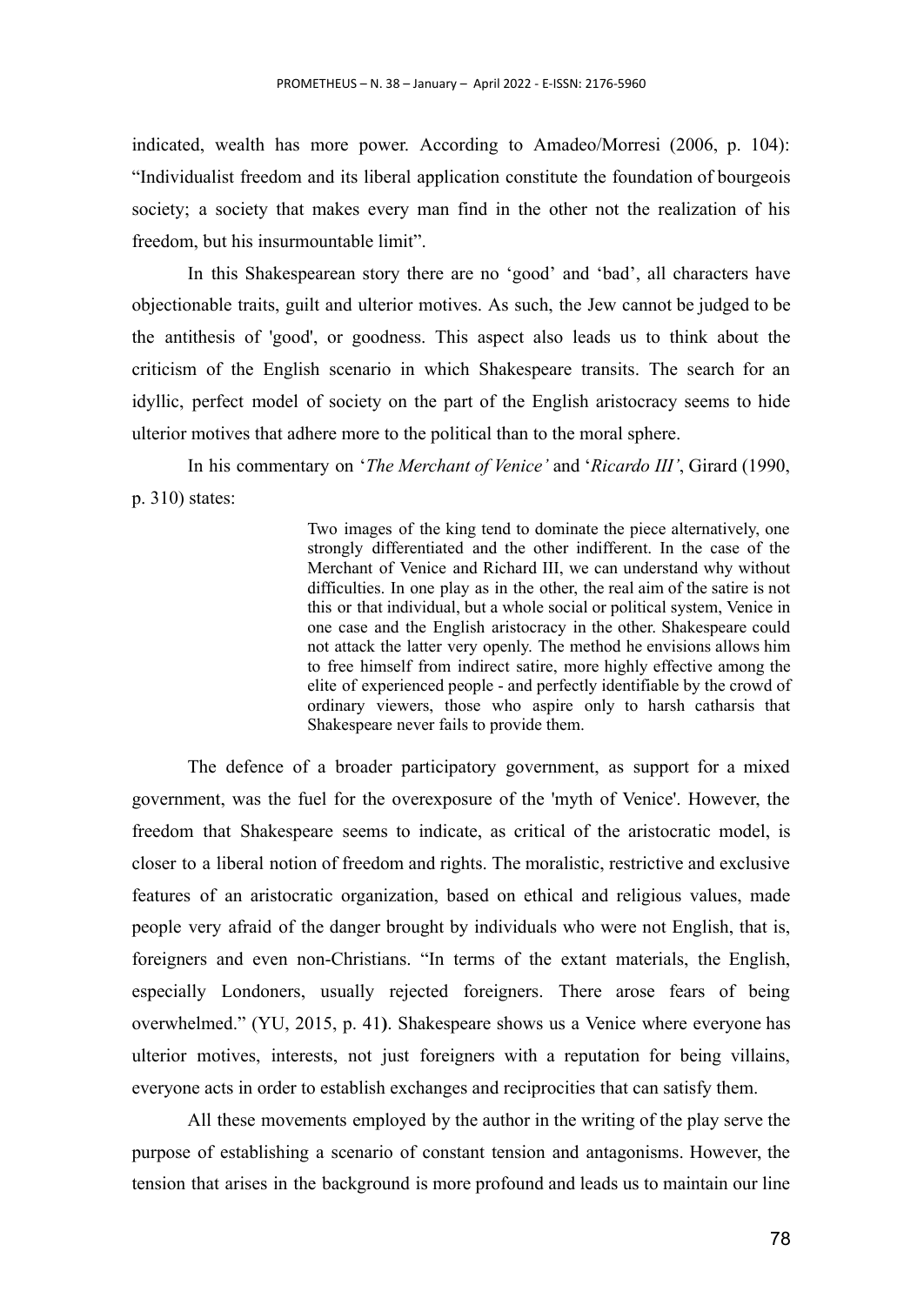of thought. We see an excluded, socially and politically insignificant individual within the framework on which the Venetian republic is founded, but who has something that gives him an advantage in a given situation. We can consider that Shylock is the prototype of the financial capitalist, the individual who does not seek recognition for moral, social, traditional values of the political body, but who only needs freedom to exercise his lucrative activity without strings attached. Although Shylock seems to yearn for the Venetian merchant's friendship and recognition, what he really wants is to be able to carry out his activity without disturbance.

For this reason, the exchange relationship between Shylock and Antonio is the mark of the end of an era and the harbinger of another. The end of an arrangement based on social belonging, recognition, customs and traditions, the beginning of a social organization geared to economic interests, the possession of resources and total freedom to use them as they please, without social ties, excessive political or legal requirements. The focus is precisely on the possession of something that cannot be restricted by external, moral or political issues, it is a property. According to Locke (1952, § 138): "Men, therefore, in society having property, they have such right to the goods which by the law of the community are theirs, that nobody has a right to take their substance or any of it from them without their own consent…"

This understanding leads us to see in Shakespeare's own play, in addition to the criticism of the 'myth of Venice', the harbinger of a discussion that will develop almost a century later. The modern liberal ideals of freedom are based exactly on private property, possibilities of exchange relations without social ties, without political, customs or traditions barriers. In this sense, we can take Shylock as an example of the individual who needs to have the freedom proposed by liberals like J. Locke<sup>3</sup> and Constant. As Bloom (2001, p. 235) rightly points out:

> The great importance of Shylock is not in the historical world of anti-Semitism, but within the development of Shakespeare's art, no previous figure in Shakespearean drama has the strength, the complexity and the Shylock's vital potential.

However, not only were his social belonging and recognition limited by restrictive traditions, customs and social constitutions, his experience with the laws of the Republic of Venice was also restricted due to his political-social condition. After a

<sup>3</sup> To deepen this very controversial view, we recommend reading the work: ANDREW, Edward. *Shylock's rights: A grammar of Lockian Claims*. Toronto: University of Toronto, 1988.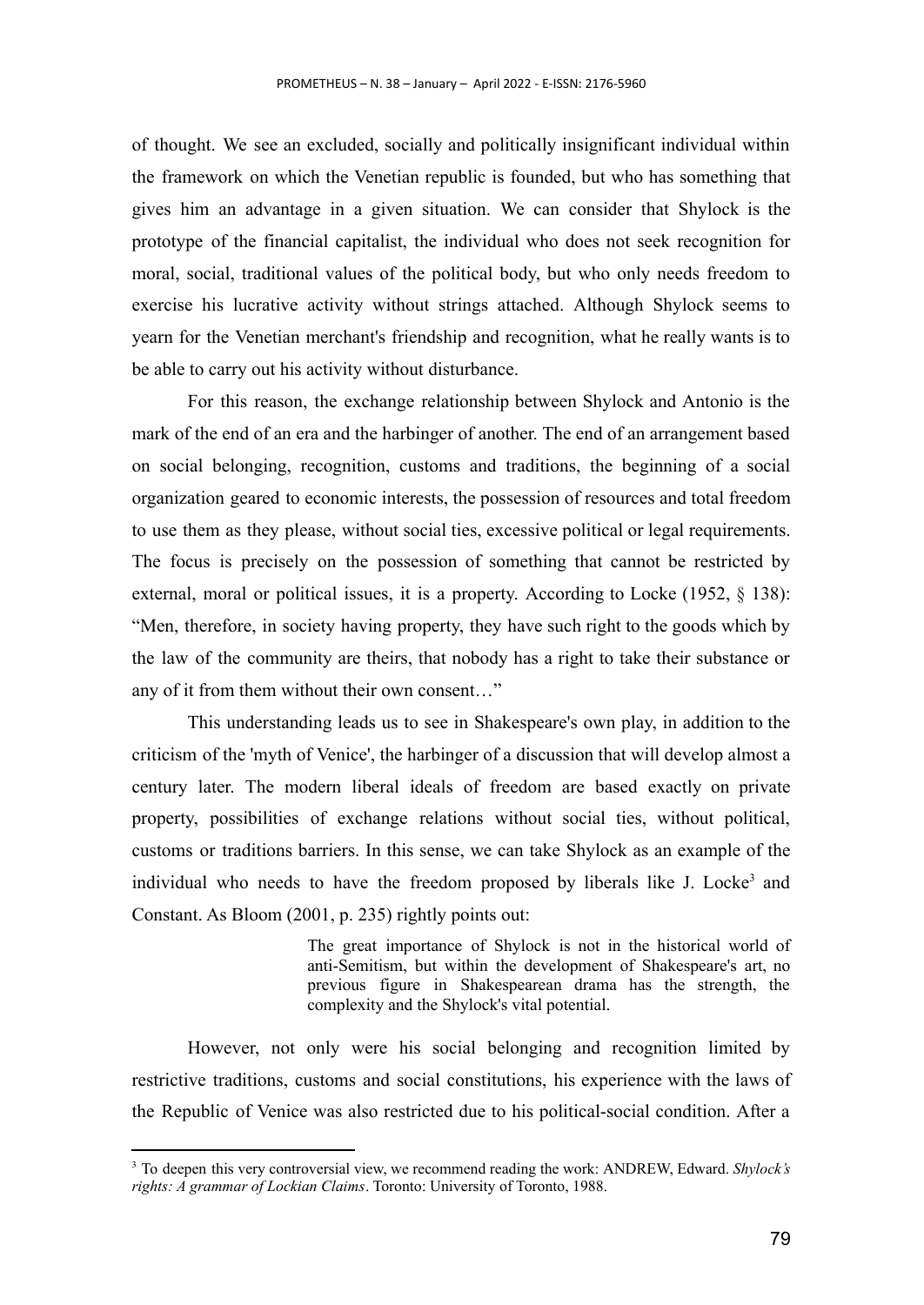whole set of betrayals, intrigues and losses in the course of the play, Shylock sees himself in the possibility of collecting the debt note that had been made for 'mere sport'. At this moment, what stands out is the figure who went down in history as the villain that shocked many onlookers, the Jew makes a point of pulling a pound of meat from Antonio's body. However, Shakespeare subtly seems to justify the Jew's action as a response, actually a reproduction, to the treatment he has always received from Venetian Christians. At the same time, he puts in the mouth of the Jew what will be the basis for the ideals of freedom based on natural law, sought in modernity.

Let's look at the scene in question:

*Salarino*: ...But tell us, do you hear whether Antonio have had any loss at sea or no?

*Shylock*: There I have another bad match: a bankrupt, a prodigal, who dare scarce show his head on the Rialto; - a beggar, that was used to come so smug upon the mart; - let him look to his bond! he was wont to lend money for a Christian courtesy; - let him look to his bond.

*Salarino*: Why, I am sure if he forfeit thou wilt not take his flesh. What's that good for?

*Shylock*: To bait fish withal: if it will feed nothing else it will feed my revenge. He hath disgraced me and hindered me of half a million; laughed at my losses, mocked at my gains, scorned my nation, thwarted my bargains, cooled my friends, heated mine enemies! and what's his reason? I am a Jew! Hath not a Jew eyes? hath not a Jew hands, organs, dimensions, senses, affections, passions? fed with the same food, hurt with the same weapons, subject to the same diseases, healed by the same means, warmed and cooled by the same winter and summer as a Christian is? If you prick us, do we not bleed? if you tickle us, do we not laugh? if you poison us, do we not die? and if you wrong us, shall we not revenge? if we are like you in the rest, we will resemble you in that – If a Jew wrong a Christian; what is his humility? revenge. If a Christian wrong a Jew, what should his sufference be by Christian example? why, revenge. The villany you teach me I will execute; and it shall go hard but I will better the instruction. (SHAKESPEARE, *The Merchant of Venice*, Act III, Scene II).

Again the Jew shows his revolt and bitterness against the treatment he received, however, this time he evokes the alleged equality that should exist in the very configuration of the Venetian republic. The idea of revanchism seems to hide the fact that the Jew is evoking a notion of equality of nature, the basis of natural law. In this sense, Shakespeare, through his character's mouth, exposes a principle that will be dear to liberalism. According to Locke (1952, § 95):

> Men being, as has been said, by nature all free, equal, and independent, no one can be put out of this estate and subjected to the political power of another without his own consent. The only way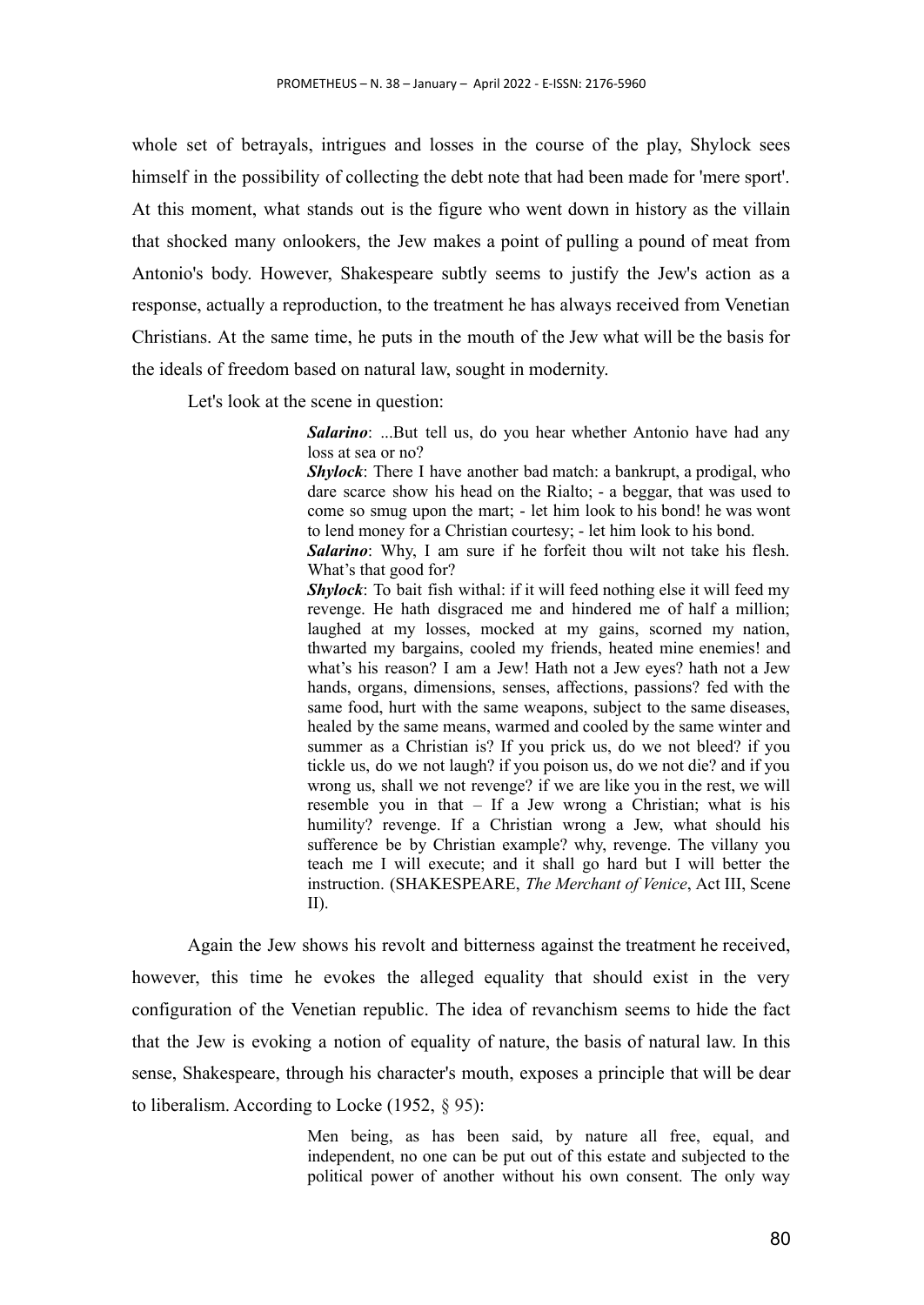whereby any one divests himself of his natural liberty and puts on the bonds of civil society is by agreeing with other men to join and unite into a community for their comfortable, safe, and peaceable living one amongst another, in a secure enjoyment of their properties and a greater security against any that are not of it.

From this perspective, Shylock's discourse can be seen as a discourse typical of jusnaturalist liberalism, which seeks to highlight an equality that should exist in the political body independent of religion, race, customs and traditions. It is precisely this perception that everyone is equal by nature that will support the notion of freedom in modern liberalism. The notion that there can be no political limitation that is justified by differences that are not linked to the natural rights of individuals. Freedom understood as equality between individuals, detachment from the political and social bonds that dilute the subject within the universe of the collective $4$ .

This definition of freedom seems to fit what the Jew evokes in his speech, the justification for a freedom based on the equality of individuals, not on customs, traditions or social, religious and political obstacles. It would not be very safe to say that Shakespeare is the forerunner of the liberal view of freedom, it would also be risky to say that we see in the mouth of Shylock the ideas of a liberal author of the seventeenth century in all its nuances. But, as Anikst (1966, p. 125) rightly points out: "Shakespeare's strength as an artist lay no only in his ability to see situations and characters which might be met with in life, but also in his ability to see them in a particular light-in the light of the ideals of a higher humanity". From this perspective, we can indeed see a perception of Shakespeare that seems to foreshadow the stage of tension that would worsen over the following centuries.

The focal point that demonstrates the whole load of inequality that Shylock alludes to in his speech is undoubtedly the moment of judgement before Doge. When collecting the payment of the debt before the city jury and before the figure of the Doge, Shylock is put at the height of the evil that marks, for some spectators, his condition of monster. After going through all the difficulties and all the betrayals and mistakes during the play, Shylock has the opportunity to charge. However, the whole

<sup>&</sup>lt;sup>4</sup> Let us take a definition of freedom according to Constant (1997, p. 593): "It is for everyone the right not to be submissive but to the laws, to be neither able to be arrested, nor detained, nor put to death, nor mistreated in any way, due to the arbitrary will of one or more individuals. It is for everyone the right to express their opinion, to choose their profession and to exercise, to dispose of their property, even to abuse it, to go, to come, without having to obtain permission and without giving an account of their reasons and your steps."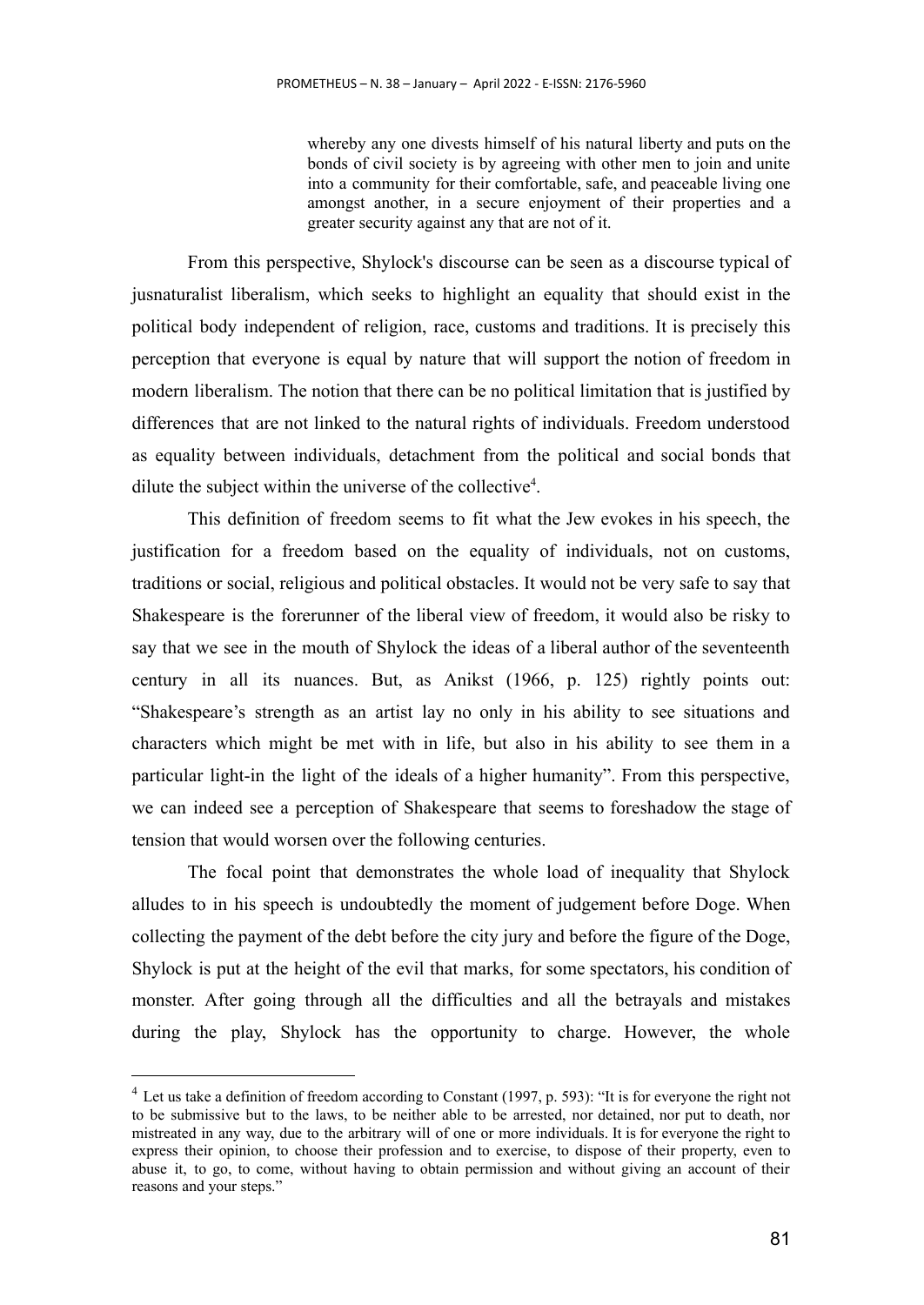arrangement of the trial is still a farce, a new deception that will lead the Jew to the condition of being deceived. Upon being informed that a notable jurist would be sent to arbitrate the issue, Shylock believes he has the opportunity to avail himself of Venetian laws, which, on grounds, should be totally impartial, fair and egalitarian.

At this moment, Shakespeare shows his satire in relation to the so praised spirit of justice of Venetian laws, in place of a notable jurist, what we have is Portia, already wife of Bassanio, dressed as a man and presenting himself as an alternate sent by the jurist himself. Starting the trial, Portia points to the validity of Antonio's debt note to Shylock and sets the tone for one of the most intriguing moments in the play. Antonio appears as the individual who is capable of giving his life for the love of a friend. A just, benevolent man, friend to the extreme and ready to give his own flesh to the villain who demands it. It is not even remotely reminiscent of that haughty, prejudiced, aggressive and cruel man presented by Shylock in the dialogue establishing the loan agreement. About this scene, Masugi (2014, p. 208) has an interesting opinion:

> Antonio need not have made himself a martyr for Venice's trading laws, in this caricature of Christian charity for the cause of a commercial republic. Antonio seeks literally to imitate Christ by expelling the money-changers from the temple of Venice. Antonio would also be a Lucretia for Venice: As Lucretia sought by her suicide to establish a republic, he would die to affirm Venice's commercial republic. As her death caused the Romans to expel the Tarquins, so might the Venetians be enraged enough to condemn Shylock. Antonio would appear to be a marvellous example of Machiavelli's critique of Christianity.

In the constitution of Venice, the laws are presented as sacred, requiring a sacrifice that can assert its strength and maintain its condition of inviolability. The ironic point is exactly that the whole situation revolves around a deception, Antônio was not the benevolent and selfless man, the jurist in question was nothing but a farce, and finally, the laws themselves proved to be ambiguous, partial and unsafe. In charging the stipulated legal agreement, Shylock evokes the legal certainty that is expected of a just republic like Venice. However, in making this move, he still touches on a Venetian injury, slavery and hypocrisy that nourishes relations between citizens and foreigners as follows:

> *Shylock*: What judgment shall I dread, doing You have among you many a purchas'd slave, Which, like yourasses, and your dogs, and mules, You use in abject and in slavish parts, Because you bought them. Shall I say to you,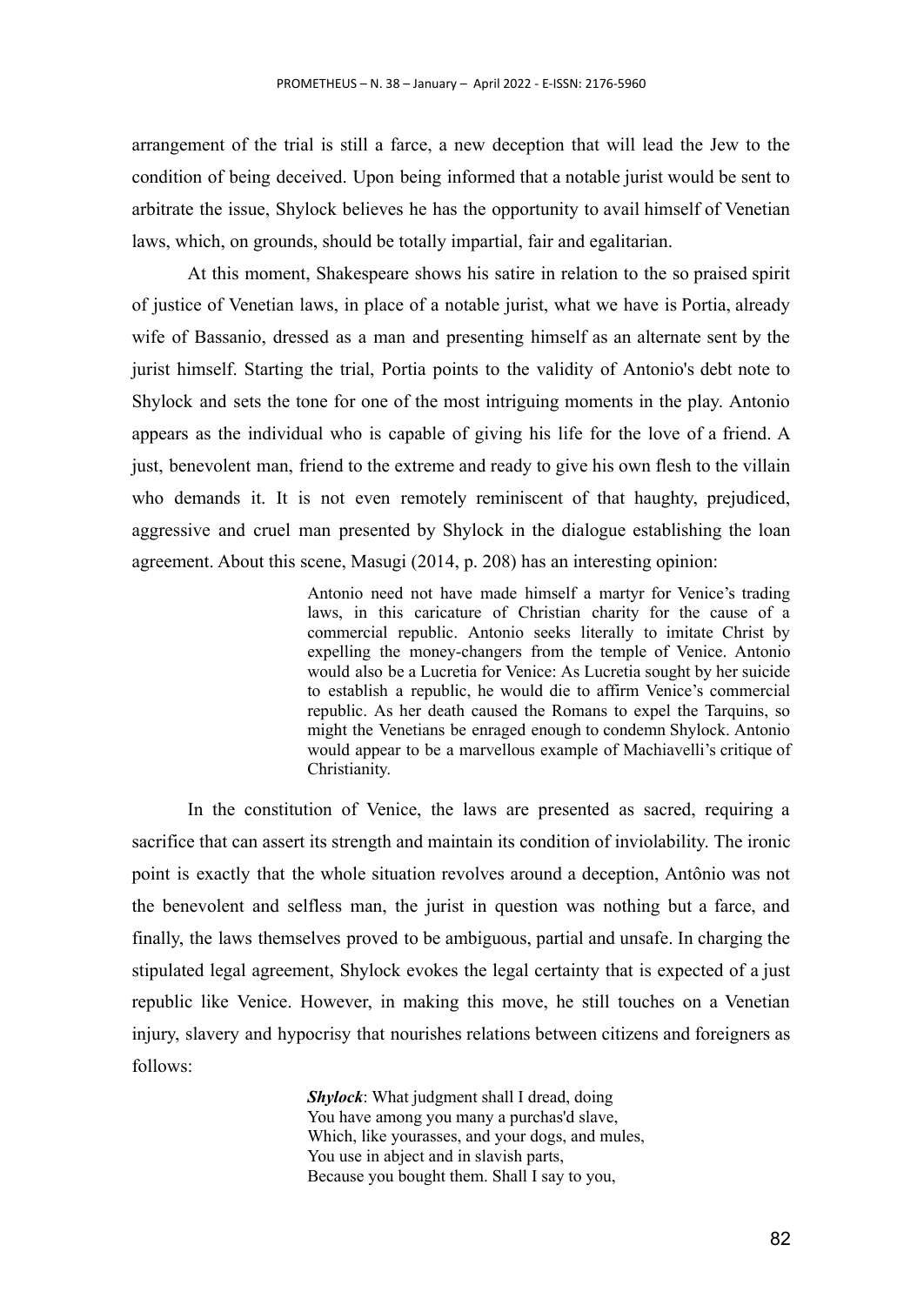Let them be free, marry them to your heirs? Why sweat they under burdens? let their beds Be made as soft as yours, and let their palates Be season'd with such viands? You will answer, The slaves are ours : So do I answer you ; The pound of flesh which I demand of him Is dearly bought, is mine, and I will have it: If you deny me, fie upon your law ! There is no force in the decrees of Venice. I stand for judgment: answer: shall I have it?(SHAKESPEARE, *The Merchant of Venice*, Act IV, Scene I)

It is quite clear that Shakespeare's intention is to create a situation in which the very institution of laws suffers the setbacks of a society that is not perfect, idyllic and much less egalitarian. Shylock becomes the harbinger of a discourse that exposes hypocrisy and partiality, not only in Venetian laws, but above all in its society. Remembering the actuarial models of comedy, we see once again the situation in which Antonio, the protagonist, has the support of all the characters. In contrast, Shylock, the antagonist, has at his side only the prerogative of the law that until then was in his favour.

Portia, by posing as a lawyer, demonstrates how easy it seems to deceive an entire court of justice, at the same time demonstrating the fragility on which the application of laws is based. The figure of the 'Douto', the jurist who dominates the matter of the law, governs the entire process of justification, interpretation and application of the laws, however, at the same time that he applies these legal assumptions, the jurist, in the case of Portia, can yet find the perfect loopholes to complete your ingenious plan. Inverting the terms that were provided in the debt note, Portia can then open space for the application of what really determined the progress of legal processes, namely, the customs and political and social restrictions of an aristocratic society.

Through his artifice, Portia reverses the roles, Shylock is no longer the claimant, that individual who has the right to demand payment, now he becomes the aggressor, the foreign Jew who attacks the life of a good and humble Christian, Venetian citizen. Let's see:

> *Portia*: A pound of that same merchant's flesh is thine; the court awards it and the law doth give it. *Shylock*: Most righful judge! *Portia*: And you must cut this flesh from off; the law allows it and the court awards it.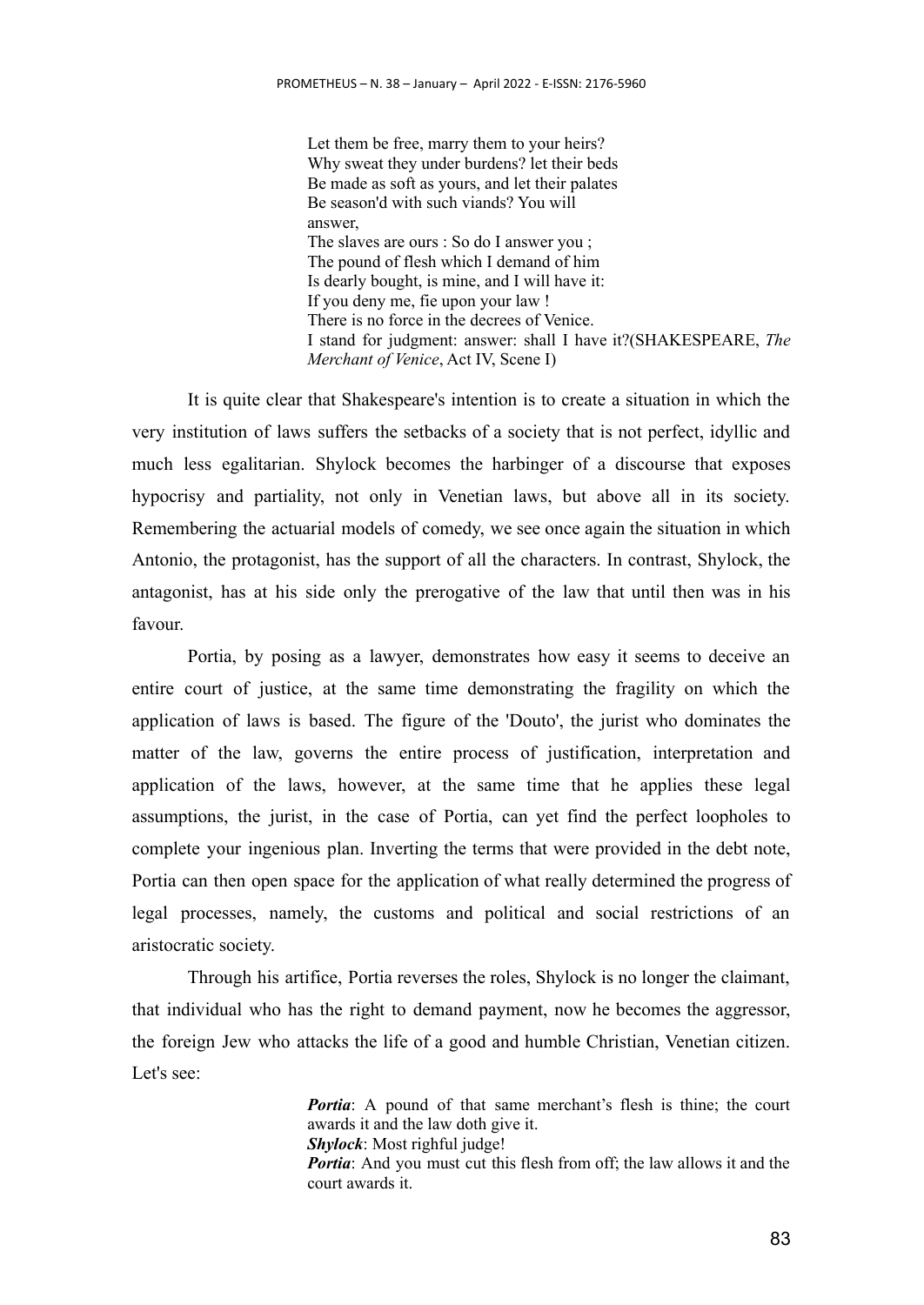*Shylock*: Most learned judge! - A sentence; come, prepare. *Portia*: Tarry a little; - there is something, this bond doth give thee here no jot of blood: The words expressly are a pound of flesh: Take then thy bond, take thou thy pound of flesh; But, in the cutting, if thou dost shed one drop of Christian blood, thy lands and goods are, by the laws of Venice, confiscate unto the state of Venice.(IBID. Act IV, Scene I).

Shylock's expectations of using the Venice laws, even if by apparent revenge, were shattered, the opportunity to take advantage of the only apparent equality between individuals was once again a trap. This situation created by Shakespeare is extremely complex, the fraud that occurs deliberately in relation to law enforcement is overshadowed by the theme of revenge that did not work. The Jew's fame as the bloodthirsty monster dominates the scene and the question of inequality in relation to the access that foreigners could have to the laws goes unnoticed. The law proved to be extremely restrictive, partial and unfair. Religious, social and political customs prevailed before the legal institution of the republic. The difference between the situation of social belonging of the Venetian citizen, Christian, in relation to the foreigner, non-Christian, was decisive for the application of the legal code.

We call attention again to what, according to Constant (1997, p. 595), was the condition of the laws in relation to the customs in the classic traditions: "The laws regulated the customs, and as the customs are in everything, there was nothing that regulated by the laws". According to this understanding, the modern ideal of freedom must have another parameter, laws cannot be under pressure from customs and traditions that lead the individual to submit to the arbitrary will of a group. In the case of Shylock, the weight of customs and religious restriction led him to be the victim of arbitrariness. The tension between the model of justice rooted in social tradition, the restrictions of social belonging and recognition is shown in the situation where an individual does not respond to such requirements. This tension can be interpreted, as we have hitherto indicated, as the tension between a new social reality, an open society centred on the individual, compared to a more restricted society, centred on the collective and traditions.

Let's see how Shylock is punished for threatening the life of a 'good citizen' of the Republic of Venice:

> *Portia*:Tarry, Jew! The law hath yet another hold on you.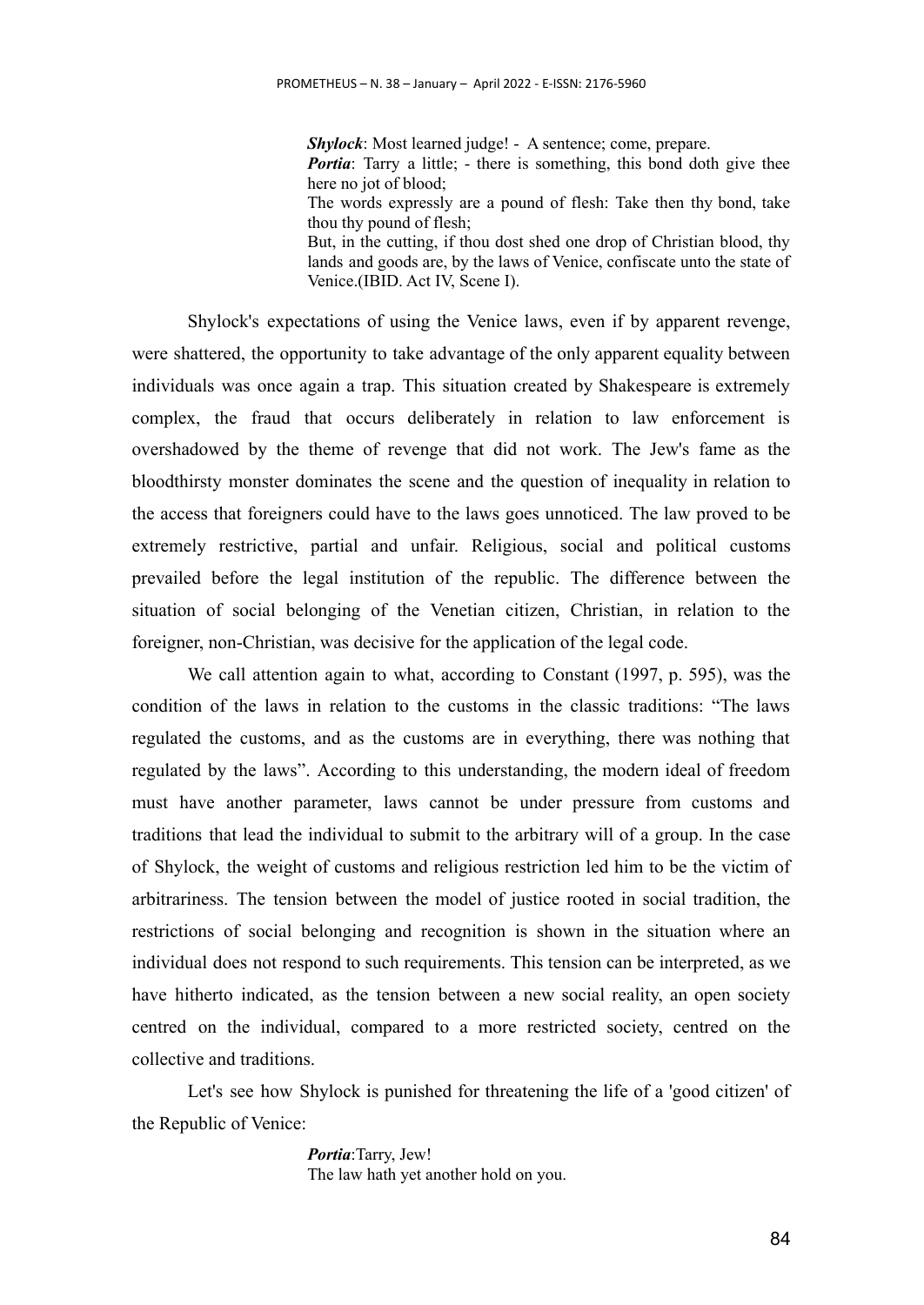It is enacted in the laws of Venice, If it be prov'd against an alien, That by direct or indirect attempts He seek the life of any citizen, The party 'gainst the which he doth contrive Shall seize one half his goods ; the other half Comes to the privy coffer of the state ; And the offender's life lies in the mercy Of the duke only, 'gainst all other voice. In which predicament, I say, thou stand'st; For it appears by manifest proceeding, That indirectly, and directly too, Thou hast contriv'd against the very life Of the defendant ; and thou hast incurr'd The danger formerly by me rehears'd. Down, therefore, and beg mercy of the duke.(SHAKESPEARE, *The Merchant of Venice*, Act IV, Scene I).

The end of the trial is the moment of the complete degradation of the antagonist, all his attacks in search of justice have been turned against himself. The final scorn, the obligation to become a converted Christian and thus become a true Venetian citizen. Here we have the end of Shakespearian irony, the Jew who wanted social recognition, belonging to the body of society, who just wanted to enjoy the acclaimed justice of Venice, to become, finally, a citizen. However, for this he must deny his own identity, his religion, his goods and his dignity. In saying that he is happy with his sentence, Shylock takes, for the last time, the role of the resigned individual, dominated by customs, traditions and social restrictions. Bloom (2001, p. 228-9) gives us an excellent view of this moment:

> Nobody in *The Merchant of Venice* is what he appears to be - neither Portia, nor Antonio, nor Bassanio, nor Jessica. How could Shakespeare allow only Shylock to remain authentic and congruent? Who, in the play, deserves trust? Shylock acquiesces to conversion because the Venice of the piece, as well as the Vienna of Measure for measure, is too equivocal for any congruence to prevail. The biggest irony of *The Merchant of Venice* is Shylock, the foreigner, he becomes entirely Venetian when he sells himself. What would be your motivation? Are we misinterpreting the words 'I'm glad'?

The condition of foreigner to whom Shylock was imprisoned was transformed into a citizen's situation, however, for this, the necessary adequacy was the very negation of his particularities and individualities. Social belonging and recognition were only possible within the limits imposed by tradition and customs. The modern ideal of freedom, particularly that defended by the first liberals such as Locke, Smith, then Constant and others, has as its central premise exactly the preservation of individualities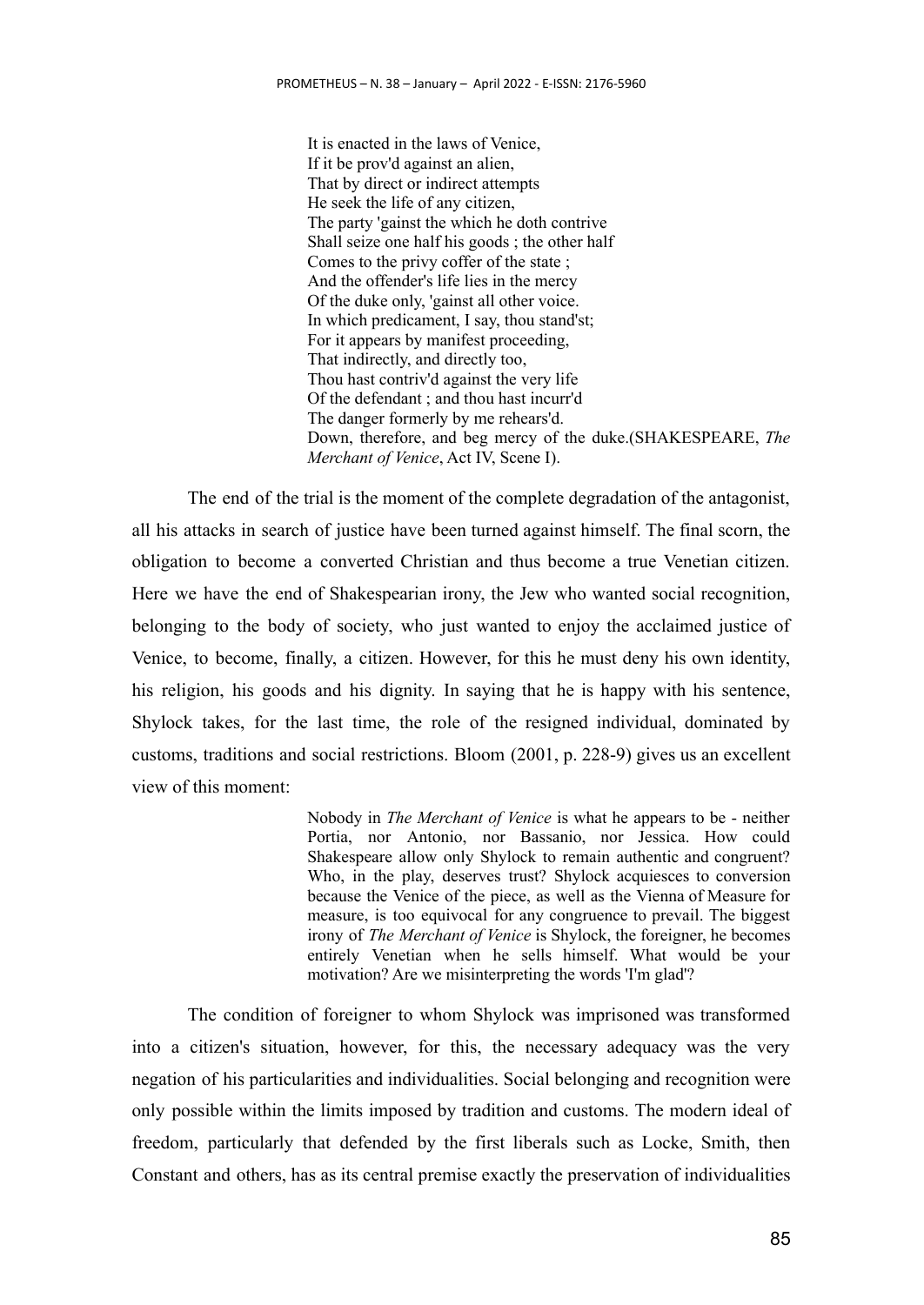before the traditions and customs of the political body in its collective expression. As Constant (1997, p. 600) points out:

> Finally, commerce inspires men with a lively love for individual independence. Trade meets your needs, satisfies your desires, without the intervention of authority. This intervention is almost always, and I don't know why, I say almost always, this intervention is always a nuisance.

Shylock was reproached for being a Jew, for having customs and values different from those that founded the society in which he was and, mainly, he could not use the only asset he had, his private possession of income. The plot takes place in a society, a city, which lived from cosmopolitanism, however, it represented a whole political and social arrangement that did not include the new economic model that was emerging from mercantilism, the accumulation of income and the interactions between various cultures. Shakespeare seems to have understood this process and, in the figure of Shylock, he dealt with themes that would be extremely dear to liberal thinkers after his time. Venice was the perfect stage for dealing with these themes.

## **Conclusion**

It is possible to argue, in view of all that we have covered in this brief article, that Shakespeare presents a critical assimilation of a proper reading of the Venice of his time. All the political discussion developed in England about the possibility of a mixed government, taking Venice as an example, fosters the author's ironic criticism. What we see in the colours of Shakespearean Venice appears as a place of deception, artifice, prejudice and, above all, injustice. The character chosen to represent this painting could not be more symbolic, the figure of the foreign Jew, the most scorned and devalued in European society. His social and political condition makes him marginal, excluding, however, the economic context and the changes that he undergoes, placing the Jew as someone who can render a service even to the Venetian aristocracy. In this changing scenario there is a relationship of exchange and interests that will become increasingly clear in the centuries after Shakespeare, the relationship between politics and the market, the dispute between traditional moral values and the search for a freedom that would allow the use of private property without any kind of lock.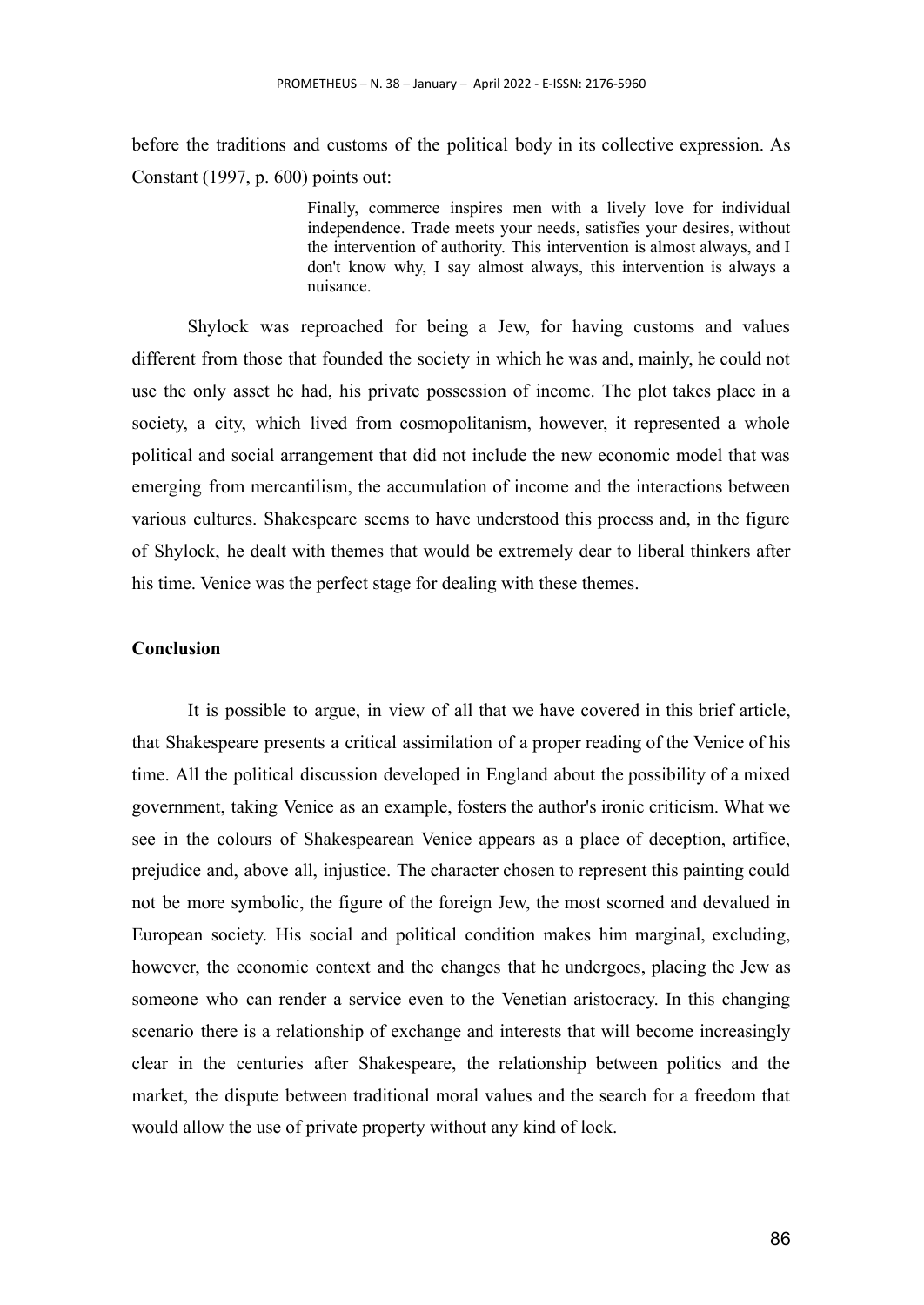In Shakespeare's Venice we see the traces of an aristocratic republic, assimilated by English political thinkers. However, we also see the demands of a new world, a modern world in which the economic factor must be free of any social, political, customs or traditions. Principles such as individual freedom, private property, natural law, free trade, will be fundamental themes for the liberal tradition. This condition will be defended by liberal authors who defended individual rights precisely to favour the 'economic individual', one who doesn't seek social recognition, but has financial resources. What we have in Venice of Shakespeare's play is the ideal scenario, as well as the ideal situation, to think about the tension between the old classic model of republic against what would become the modern model of open society. The first centred on tradition, customs and social recognition, the second centred on the individual and the need for individuality that he should have, without social or political ties.

#### **REFERENCES**

AMADEO, Javier; MORRESI, Sergio. Republicanismo e marxismo. In: *Filosofia política contemporânea: controvérsia sobre civilização*. Buenos Aires: Consejo Latinoamericano de Ciencias sociales – CLACSO; São Paulo: Departamento de Ciência Política. FFLCH. Universidade de São Paulo, 2006.

ANIKST, A. Shakespeare-a writer of the People. In: SAMARIN, Roman; NIKOLYUKIN, Alexander (Orgs). *Shakespeare in the Soviet Union.* Translated from the Russian by Avril Pyman. Moscow: Progress Publishers, 1966.

BLOOM, Harold. *Shakespeare: a invenção do humano.* Tradução de José Roberto O'Shea. Revisão de Marta Miranda O'Shea. Rio de Janeiro: Objetiva, 2001.

BOBBIO, Noberto. *El futuro de la democracia.* Ciudad de México: Fondo de Cultura Económica, 1991

CONSTANT, Benjamin. *Écrits politiques.* Paris: Gallimard, 1997.

EGAN, Gabriel. *Shakespeare and Marx.* New York: Oxford University Press, 2004.

ELTON, W. R. Shakespeare and the thought of his age. In: WELLS, Stanley (Ed.). *The Cambridge companion to Shakespeare studies.* New York: Cambridge University Press, 1994.

GIRARD, René. *Shakespeare*: les feux de l'envie. Traduit de l'anglais par Bernard Vincent. Paris: Bernard Grasset, 1990.